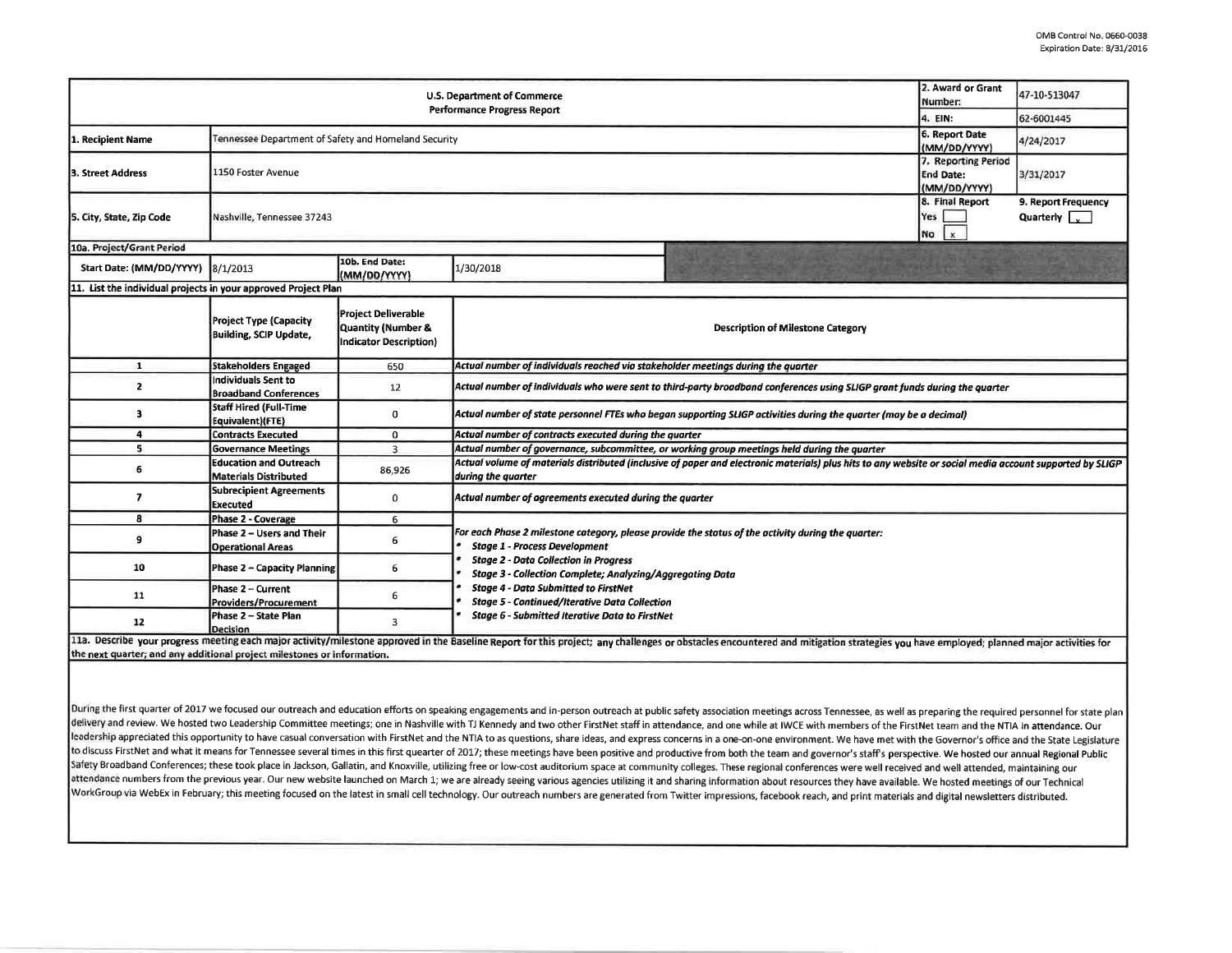11b. If the project team anticipates requesting any changes to the approved Baseline Report in the next quarter, describe those below. Note that any substantive changes to the Baseline Report must be approved by the Depart **Commerce before implementation.** 

We would like to move \$17,000 around between categories within our grant; reallocating monies from our "other" category into "contracts" (\$7,000 to cover BGA supported SWIC activites related to updating our SCIP in TN), an (\$10,000).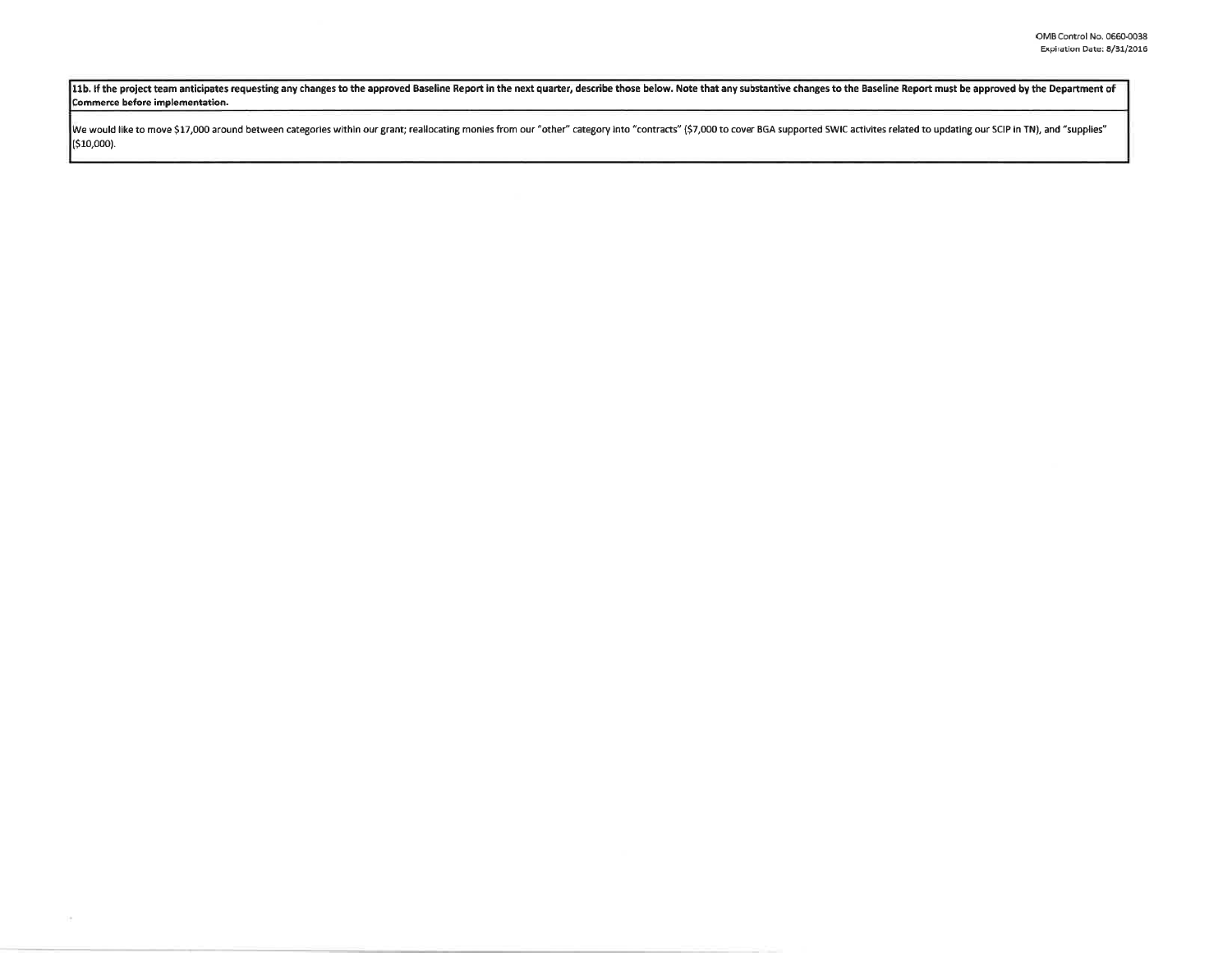| 11c. Provide any other information that would be useful to NTIA as it assesses this project's progress. |  |
|---------------------------------------------------------------------------------------------------------|--|
|---------------------------------------------------------------------------------------------------------|--|

Our team is looking forward to the spring SPOC meeting and the release of draft state plans. We would like more direction on best practices for getting into major metropolitan mayor's offices for outreach. We also look for portal being live. Our stakeholders are waiting for cost information, and other than that ready for the service to be available.

## **lld. Describe any success stories or best practices you have identified. Please be as specific as possible.**

We have had much success with one on one conversations at association meetings. We still find that the majority of people have heard of FirstNet and are eager to know more about cost and coverage. A major highlight for our Committee was being able to attend IWCE and be immersed in all things FirstNet and communications technology. They also had the opportunity to meet one-on-one with FirstNet and NTIA staff to ask questions, share ideas, and concerns; this was greatly appreciated by our leadership and I think FirstNet got something out of it as well.

**12. Personnel** 

12a. If the project is not fully staffed, describe how any lack of staffing may impact the project's time line and when the project will be fully staffed.

| 12b. Staffing Table - Please include all staff that have contributed time to the project. Please do not remove individuals from this table. |                                                                                      |                                                                                                                                |                                                                  |                      |                               |                   |                 |                                         |                                          |
|---------------------------------------------------------------------------------------------------------------------------------------------|--------------------------------------------------------------------------------------|--------------------------------------------------------------------------------------------------------------------------------|------------------------------------------------------------------|----------------------|-------------------------------|-------------------|-----------------|-----------------------------------------|------------------------------------------|
| <b>Job Title</b>                                                                                                                            | FTE%                                                                                 |                                                                                                                                | <b>Project (s) Assigned</b>                                      |                      |                               |                   |                 |                                         | Change                                   |
| Outreach & Education Coord.                                                                                                                 | 85                                                                                   | Program management , outreach and education, external and internal stakeholder relationships; position no longer grant funded. |                                                                  |                      |                               |                   |                 |                                         |                                          |
| Administrative Assistant                                                                                                                    | 100                                                                                  |                                                                                                                                | Program management support, administrative functions, scheduling |                      |                               |                   |                 |                                         |                                          |
|                                                                                                                                             |                                                                                      |                                                                                                                                |                                                                  |                      |                               |                   |                 |                                         |                                          |
|                                                                                                                                             |                                                                                      |                                                                                                                                |                                                                  |                      |                               |                   |                 |                                         |                                          |
|                                                                                                                                             |                                                                                      |                                                                                                                                |                                                                  |                      |                               |                   |                 |                                         |                                          |
| 13. Subcontracts (Vendors and/or Subrecipients)                                                                                             |                                                                                      |                                                                                                                                |                                                                  |                      |                               |                   |                 |                                         |                                          |
| 13a. Subcontracts Table - Include all subcontractors. The totals from this table must equal the "Subcontracts Total" in Question 14f.       |                                                                                      |                                                                                                                                |                                                                  |                      |                               |                   |                 |                                         |                                          |
| Name                                                                                                                                        | <b>Subcontract Purpose</b>                                                           |                                                                                                                                | Түре<br>(Vendor/Subrec.)                                         | RFP/RFQ Issued (Y/N) | Contract<br>Executed<br>(Y/N) | <b>Start Date</b> | <b>End Date</b> | <b>Total Federal Funds</b><br>Allocated | <b>Total Matching Funds</b><br>Allocated |
| <b>Bufford Goff and Associates</b>                                                                                                          | Data Collection and Outreach and Education                                           |                                                                                                                                | Vendor                                                           |                      | ٧                             | 7/1/2014          | 6/30/2017       | \$1,616,105.00                          | \$590,335.00                             |
| Tennessee Technological<br>University, iCube                                                                                                | Website and training, conference media, and<br>marketing development, data analytics |                                                                                                                                | Vendor                                                           |                      | у                             | 10/15/2016        | 10/15/2017      | \$60,000.00                             | \$0.00                                   |
|                                                                                                                                             |                                                                                      |                                                                                                                                |                                                                  |                      |                               |                   |                 |                                         |                                          |
|                                                                                                                                             |                                                                                      |                                                                                                                                |                                                                  |                      |                               |                   |                 |                                         |                                          |
| 13b. Describe any challenges encountered with vendors and/or subrecipients.                                                                 |                                                                                      |                                                                                                                                |                                                                  |                      |                               |                   |                 |                                         |                                          |
|                                                                                                                                             |                                                                                      |                                                                                                                                |                                                                  |                      |                               |                   |                 |                                         |                                          |